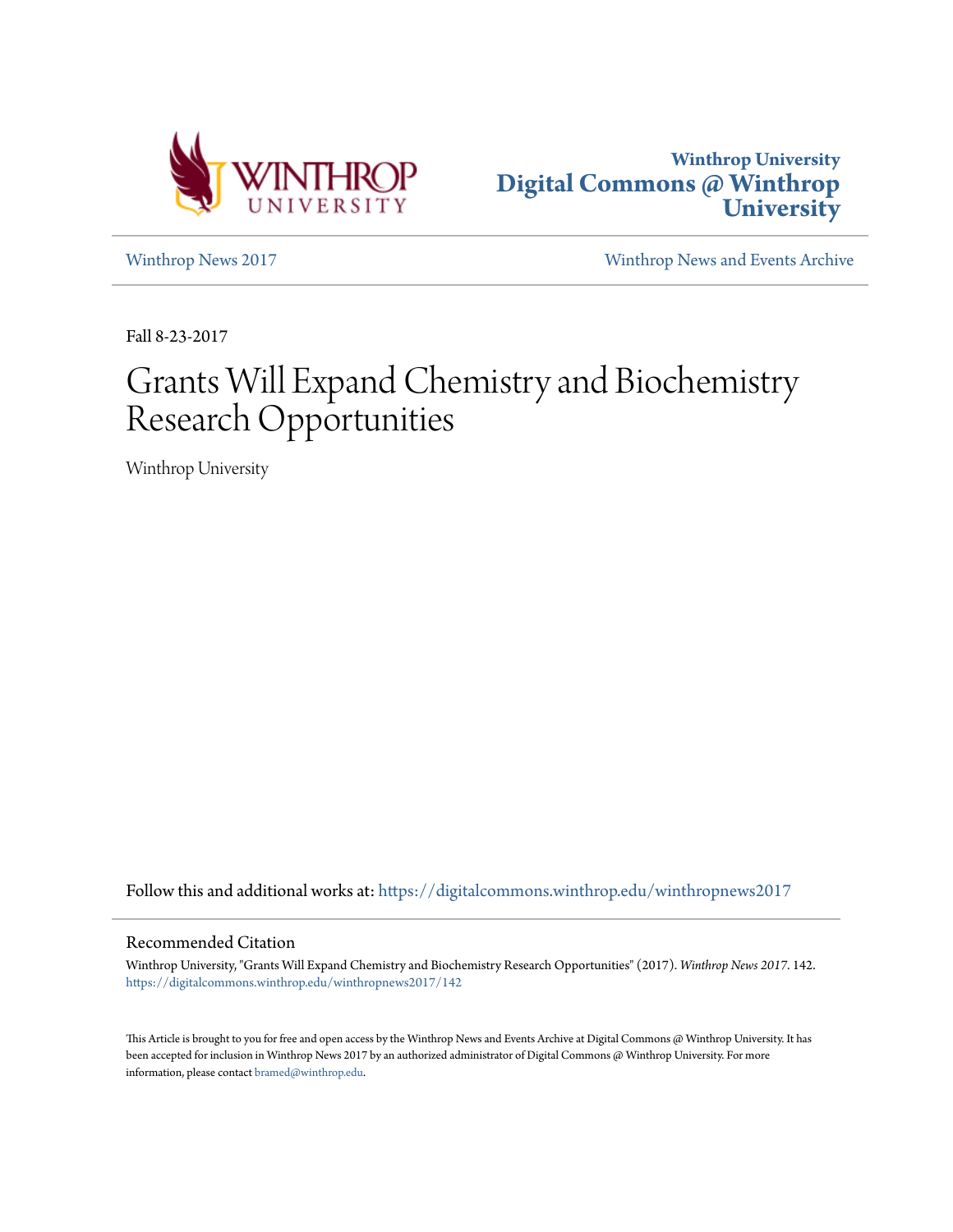



## **ABOUT ADMISSIONS & AID ACADEMICS STUDENT**

**AFFAIRS ATHLETICS GIVING**

**O** SHARE

「验費」

All News

Archives

RSS News Feeds

Winthrop in the News

## 08/23/2017 **Grants Will Expand Chemistry and Biochemistry Research Opportunities**

## **Quick Facts**

**Chemistry Professor Jay Hanna was approved** for a \$70,000 grant from the American Chemical Society Board of Directors that will last through the summer of 2020.

 $\blacksquare$  Three other faculty members - Aaron Hartel, Cliff Harris and Nick Grossoehme – had proposals awarded in South Carolina for up to \$10,000 for the next academic year.



ROCK HILL, SOUTH CAROLINA – Four Winthrop University chemistry and biochemistry faculty members were awarded grants this summer that will provide opportunities for more undergraduate research on energy, cells and molecules.

Chemistry Professor Jay Hanna was approved for a \$70,000 grant from the **American Chemical Society Board of Directors** that will last through the summer of 2020.

Jay Hanna



Reviewers noted that Hanna has a strong track record of engaging undergraduates in meaningful, publishable research over an extended period of time and has mentored several students who have advanced to graduate programs. Also, energy data from preliminary experiments conducted by Hanna and his students were very strong and convincing in what is a new area of research for him, said **Pat Owens**, chair of the Department of Chemistry, Physics & Geology.

Three other faculty members – Aaron Hartel, Cliff Harris and Nick Grossoehme – had proposals awarded in South Carolina for up to \$10,000 for the next academic year.

Aaron Hartel



The **State EPSCoR/IDEA Office**, which stands for Established Program to Stimulate Competitive Research (EPSCoR) and Institutional Development Awards (IDeA), is a federal-state-university partnership designed to increase research support for states such as South Carolina who have historically received low levels of federal research and development funds. The office gave out only 11 grants statewide in this year's cycle.

Recipients of this funding will have their students receive stipends, and they will be able to attend the **2018 SC EPSCoR/IDeAstate conference** to present their research

Cliff Harris



Nick Grossoehme

Here are the projects the professors will be working on:

results and experiences.

**\*Jay Hanna** – He said that most of the products we take for granted in society – medicines, plastics, pesticides, dyes and even cosmetics – require energy, often generated by burning fossil fuels, as an integral part of the manufacturing process. "The objective of our research is to discover ways to use visible light as an energy source for some of these chemical reactions. The ultimate goal would be to develop the use of ordinary light bulbs, or better yet, sunlight, as a practical energy source for

the fabrication of these substances; in essence, a kind of 'artificial photosynthesis' approach to chemical transformations." In addition, Hanna said, an understanding of the fundamental science behind this approach may lead to new chemical transformations that are not currently possible.